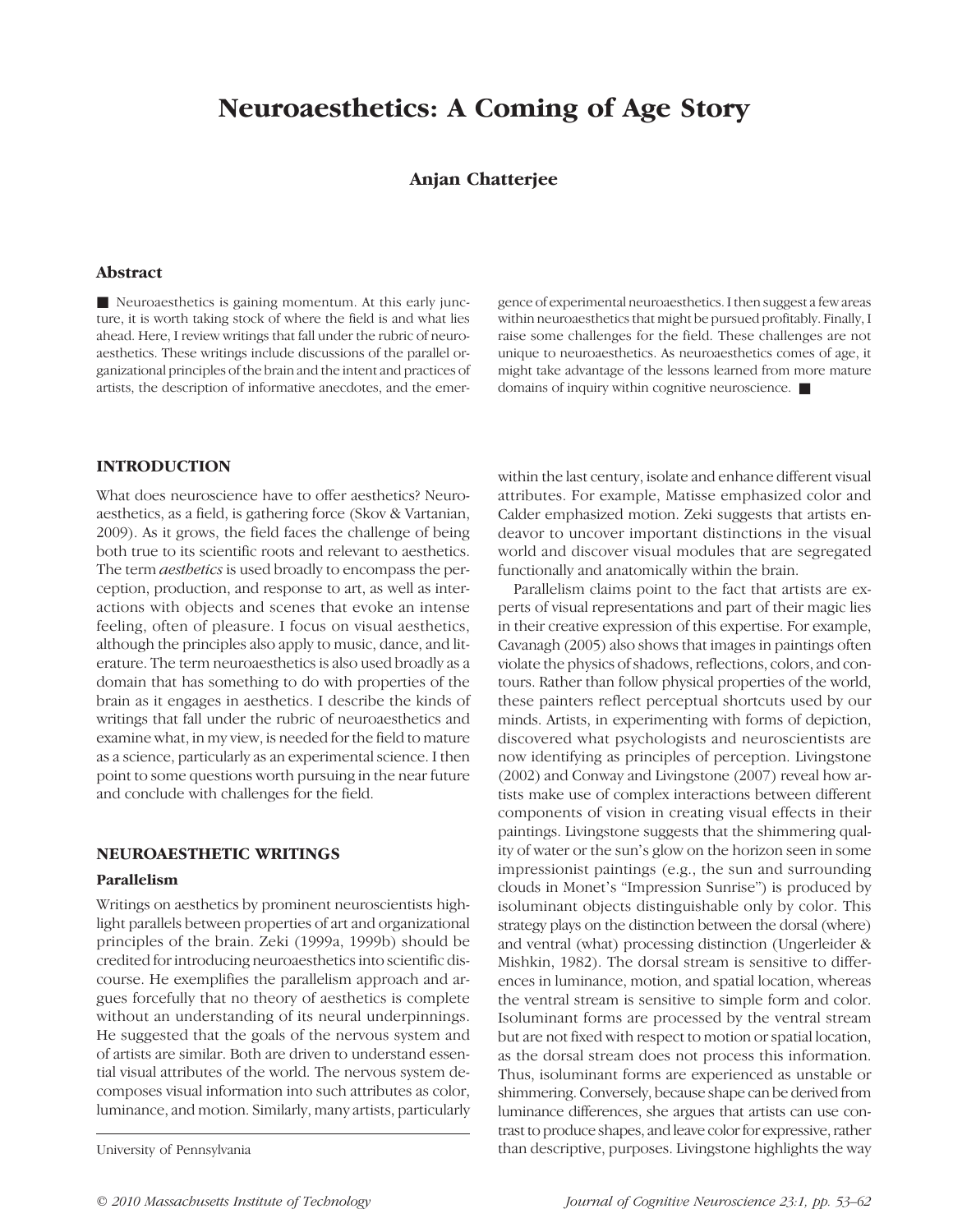that combinatorial properties of visual attributes contribute to our visual perception. Artists use these combinatorial properties to produce specific aesthetic effects.

Ramachandran and Hirstein (1999) proposed a set of perceptual principles that might underlie aesthetic experiences. They emphasize the "peak shift" phenomenon as offering insight into the aesthetics of abstract art by relying on Tinbergen's (1954) work on this phenomenon. Tinbergen observed that sea gull chicks beg for food from their mothers by pecking on a red spot near the tip of the mother's beak. However, the chicks respond even more vigorously to a disembodied long thin stick with three red stripes near the end. Ramachandran and Hirstein propose that neural structures that evolved to respond to specific visual stimuli respond more vigorously (a shift in their peak response) to underlying primitives of that form even when the viewer is not aware of the primitive. Their hypothesis is that artists producing abstracts make explicit use of these visual primitives in evoking aesthetic responses in viewers.

The parallelism approach to neuroaesthetics recognizes that the production and perception of art ought to conform to principles of neural organization. Properties of artworks and strategies used by artists have parallels in how the nervous system apprehends and organizes its visual world. The question for brain–art parallelism is how to translate this starting point into programmatic research with experiments testing falsifiable hypotheses.

### Informative Anecdotes

A good example of informative anecdotes is observations of the effects of neurological disease on the production of art (Zaidel, 2005). The effect of brain damage on the capacity to produce visual art stands in sharp contrast to its effects on many other human capacities. Diseases of the brain can impair our ability to speak or comprehend language, to coordinate movements, to recognize objects, to apprehend emotions, and to make logical decisions. Although diseases of the brain can certainly impair the ability to produce art, in some instances, paradoxically, the art seems to improve. Elsewhere, I proposed that such paradoxical improvements can be produced by a changing disposition to produce art, an enhanced visual vocabulary, better descriptive accuracy, or enhanced expressivity (Chatterjee, 2006, 2009). Here, I outline the changes in disposition and enhanced expressivity produced by these "experiments of nature."

### Acquired Disposition to Produce Art

Neurological disorders that produce obsessive–compulsive traits can also dispose people to produce art. Such a change in disposition to produce art is exemplified in a subset of patients with fronto-temporal dementias (FTDs). FTDs can cause profound changes in personality. People with FTD can be disorganized, socially disinhibited, and have

problems with their language, attention, and ability to make decisions. Despite these alterations in comportment and cognition, Miller and Hou (2004) and Miller et al. (1998) discovered that some people with FTD develop a propensity to produce art. They note that the art tends to be realistic rather than abstract or symbolic. The art is most often visual and is highly detailed. The artists with FTD themselves are intensely preoccupied with their art, suggesting that obsessive–compulsive traits acquired through their disease contributes to this artistic proclivity.

Other cases of acquired obsessive–compulsive personality traits have resulted in remarkable artistic output. Sacks (1995b) described Franco Magnani, an Italian painter in San Francisco. Magnani painted hundreds of realistic scenes of Pontito, an Italian town where he grew up. After a febrile illness, which was probably an encephalitis, he began to paint obsessively. Pontito was the only subject of his art. Sacks speculated that Magnani had partial complex seizures and was, in part, demonstrating the obsessive personality disorder sometimes associated with temporal lobe epilepsy (Waxman & Geschwind, 1975). However, instead of being hypergraphic verbally, as is more common among such people, he was hypergraphic visually. In a similar vein, Lythgoe, Polak, Kalmus, de Haan, and Khean Chong (2005) reported the case of a builder with a subarachnoid hemorrhage, who became an obsessive artist after he recovered from the initial injury. He began to draw hundreds of sketches, mostly faces. He then moved to large-scale drawings, sometimes covering entire room, and confined his art to a few themes. The authors emphasize his perseverative tendencies as critical to the emergence of his artistic skills. We also reported obsessive painting practices in an artist with Parkinson's disease following treatment with dopamine agonists (Chatterjee, Hamilton, & Amorapanth, 2006).

A subset of autistic children produces striking visual images (Sacks, 1995a). The most detailed description of such a case was Nadia, as reported by Selfe (1977). Despite severe developmental abnormalities, Nadia had remarkable drawing skills. By the age of 3 she was drawing life-like horses. She drew intensively for a few moments at a time, always copying images. She also focused on specific kinds of images like horses, of which she drew hundreds of examples. Although Nadia's abilities were striking, she is not unique. Autistic children with striking drawing skills seem to focus on specific subjects and draw them repeatedly.

These artists produce realistic images and tend to be preoccupied by specific themes. Although the neural basis for obsessive–compulsive disorders is not completely understood, it is associated with a dysfunction of orbito-frontal and medial-temporal cortices and fronto-striatal circuits (Kwon et al., 2003; Ursu, Stenger, Shear, Jones, & Carter, 2003; Saxena et al., 1999). Notably, in the cases described, these regions could have been damaged and posterior occipito-temporal cortices were presumably intact. The preservation of posterior cortices ensures that the neural substrates for recognizing and representing faces, places,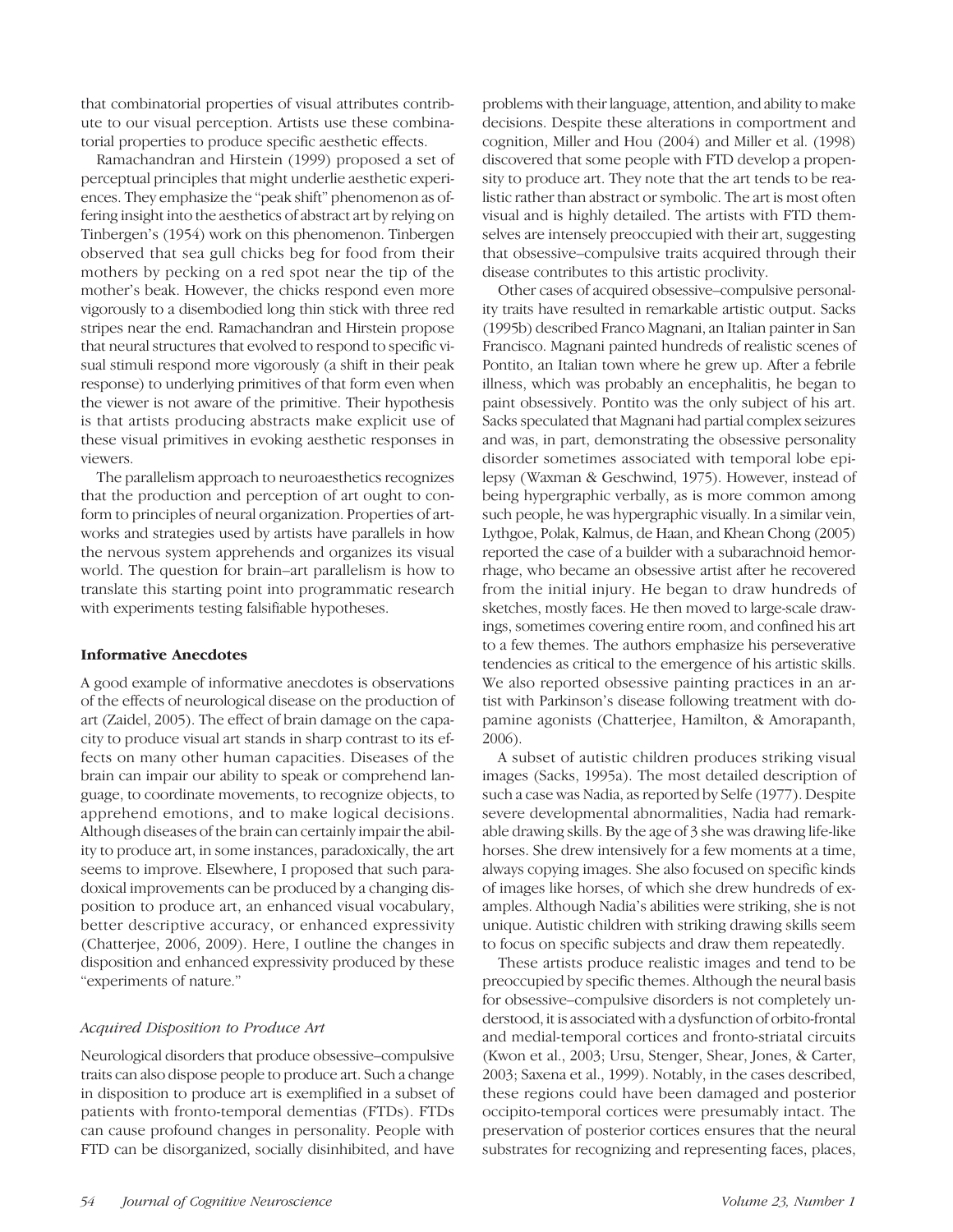and objects are preserved and are thus available to be the subject of these artists' obsessions.

### Enhanced Expressivity

Among the most intriguing effects of brain damage on artists is the class of phenomena in which the resulting art is surprisingly appealing. Right hemisphere damage can produce left spatial neglect in which patients are unaware of the left side of space (Chatterjee, 2003). Artists with neglect omit the left side of images that they draw or paint (Blanke, Ortigue, & Landis, 2003; Cantagallo & Sala, 1998; Halligan & Marshall, 1997; Schnider, Regard, Benson, & Landis, 1993; Marsh & Philwin, 1987; Jung, 1974). As they recover from their neglect, their use of line may still be impaired. Two examples show how changed spatial representations can produce highly regarded art. Lovis Corinth, an important German artist, suffered a right hemisphere stroke in 1911. As he recovered, he resumed painting. His self portraits and portraits of his wife showed clear changes in style, with details on the left sometimes left out and textures on the left blended with the background. Alfred Kuhn characterized his later work as shifting him into the circle of great artists (quoted in Gardner, 1975). Heller (1994) reported the experience of Loring Hughes, who after a right hemisphere stroke abandoned her premorbid style of depictive accuracy. Instead, she turned to her own imagination and emotions. The artistic community responded well to her new images. The critic Eileen Watkins described her work as now delivering "an emotional wallop," that was not present previously.

Changes produced by left hemisphere damage are exemplified in the Bulgarian painter, Zlatio Boiyadjiev, and the Californian artist, Katherine Sherwood. Boiyadjiev's premorbid artistic style was natural and pictorial and he tended to use earth tones in his paintings. Following the onset of his aphasia, Boiyadjiev's paintings have been considered richer, more colorful, and containing more fluid and energetic lines (Brown, 1977; Zaimov, Kitov, & Kolev, 1969). The imagery in his work became more inventive and, at times, even bizarre and fantastical. Katherine Sherwood suffered a left hemisphere hemorrhagic stroke, which also left her with an aphasia and right-sided weakness (Waldman, 2000). Premorbidly, her images were described as "highly cerebral." After her stroke, she felt that she could not produce such images if she wanted. Her new style has been described as"raw" and "intuitive," with large irregular circular movements. She says her left hand enjoys an ease and a grace with the brush that her right hand never had, and describes it as "unburdened."

These cases are but a few examples of the neuropsychological effects of art (for comprehensive reviews, see Chatterjee, 2004b, 2009; Zaidel, 2005). The next step is to test the inferences made from these anecdotal observations. To do so, we recently developed a tool, the Assessment of Art Attributes (AAA) (Chatterjee, Widick, Sternschein, Smith, & Bromberger, 2010). The AAA can quantify

changes in specific attributes of the art of any person with brain damage. Charting such changes systematically will allow us to identify the specificity of patterns of change that happens to production of art following brain damage.

### EXPERIMENTAL NEUROAESTHETICS

#### Frameworks

An experimental research program in visual neuroaesthetics rests on two principles (Chatterjee, 2002, 2004a). First, visual aesthetics, like vision in general, has multiple components. Second, aesthetic experiences emerge from a combination of responses to these different components. The process by which humans visually recognize objects offers a framework from which to consider these components. Investigations can be focused on these components and on their properties in various combinations.

The nervous system processes visual information both in hierarchical sequence and in parallel (Farah, 2000; Zeki, 1993; Van Essen, Feleman, DeYoe, Ollavaria, & Knierman, 1990). The sequential components of visual processing can be classified as early, intermediate, and late vision (Marr, 1982). Early vision extracts simple elements from the visual environment, such as color, luminance, shape, motion, and location (Livingstone & Hubel, 1987, 1988). These simple elements are processed in different parts of the brain. Intermediate vision segregates some elements and groups others together to form coherent regions in what would otherwise be a chaotic and overwhelming sensory array (Ricci, Vaishnavi, & Chatterjee, 1999; Grossberg, Mingolla, & Ros, 1997; Vecera & Behrmann, 1997; Biederman & Cooper, 1991). Late vision selects which of these coherent regions to scrutinize and evokes memories from which objects are recognized and meanings attached (Chatterjee, 2003; Farah, 2000).

The hierarchical sequence of visual processing must be reflected in visual aesthetics (Chatterjee, 2004a; for related models that also incorporate broader contextual and cultural factors, see Jacobsen, 2006; Leder, Belke, Oeberst, & Augustin, 2004)). Any work of art can be decomposed into its early, intermediate, and late vision components. Aesthetic perception can distinguish between form and content (e.g., Woods, 1991; Russell & George, 1990), a distinction demonstrated experimentally (Ishai, Fairhall, & Pepperell, 2007). Similarly, scientists observe that form is processed by early and intermediate vision, whereas content is processed by later vision. Thus, the early vision features of an art object might be its color and its spatial location. These elements would be grouped together to form larger units in intermediate vision. Grouping creates "unity in diversity," a central notion of compositional balance.

Beyond perception, two other aspects of aesthetics are important. The first is the emotional response to an aesthetic image; the second is how aesthetic judgments are made. The anterior medial temporal lobe, medial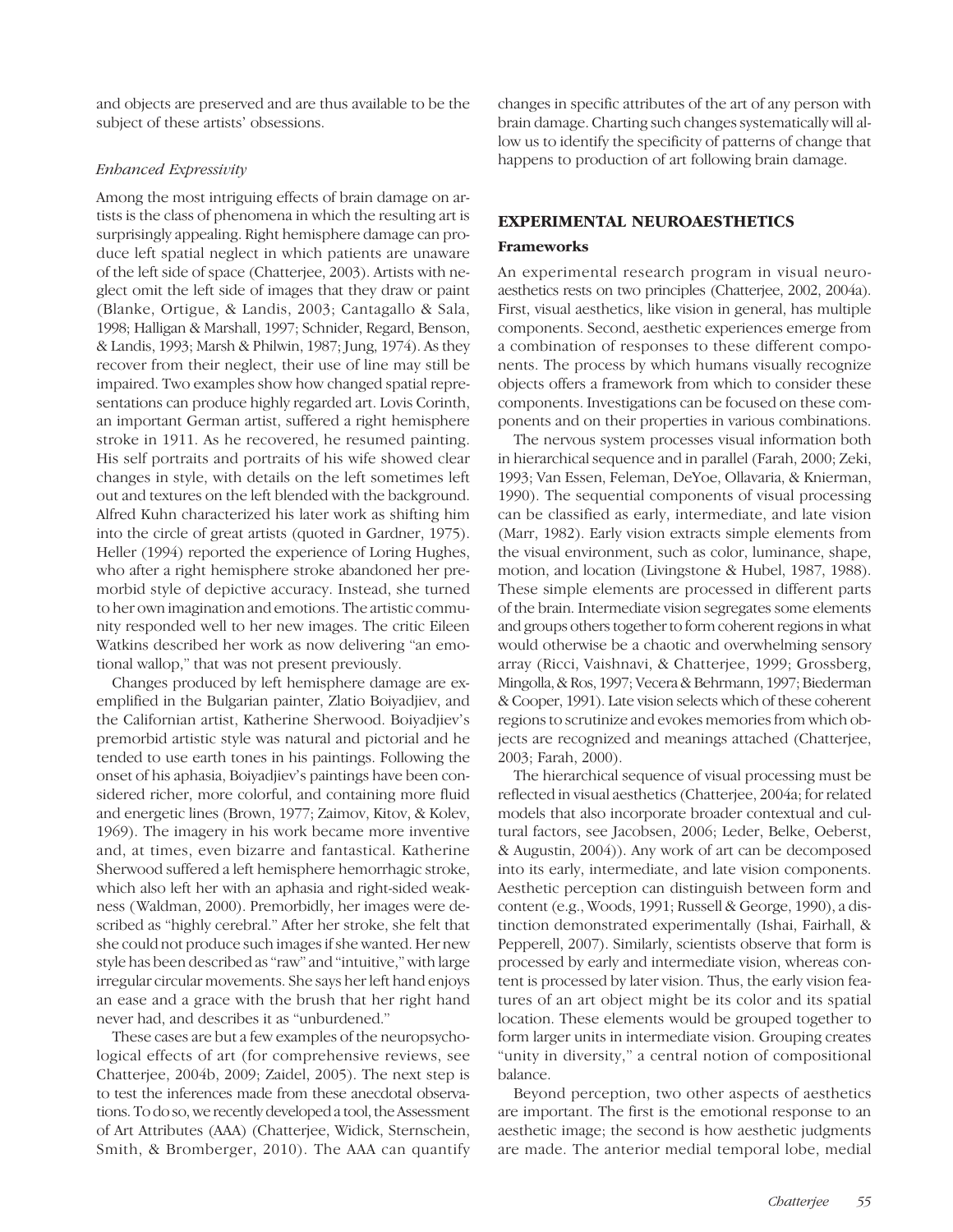and orbito-frontal cortices, and subcortical structures mediate emotions in general, and reward systems in particular (Berridge & Kringelbach, 2008; Breiter, Aharon, Kahneman, Dale, & Shizgal, 2001; O'Doherty, Kringelbach, Rolls, Hornack, & Andrews, 2001; Delgado, Nystrom, Fissell, Noll, & Fiez, 2000; Elliott, Friston, & Dolan, 2000; Schultz, Dayans, & Montague, 1997). Aesthetic judgments about stimuli, as measured by preference ratings, are likely to engage widely distributed circuits, most importantly, dorsolateral frontal and medial frontal cortices. The general point is that visual neuroaesthetics, like most complex biological systems, is hierarchical and can be decomposed into stable component subsystems (Simon, 1962). This hierarchical organization is precisely what makes experimental approaches to aesthetics possible.

I have emphasized a cognitive neuroscience framework for experimental neuroaesthetics. Another overarching framework to think about aesthetics comes from evolutionary theorists. They make three kinds of arguments. First, beauty serves as a proxy for health and vigor in mate selection. Second, beautiful objects are those that are complex and yet are processed efficiently. And third, art making and appreciation serves an important ritualistic function that enhances social cohesion. Space limitations do not allow an adequate consideration of evolutionary perspectives on beauty and art (see Brown & Dissanayake, 2009; Cela-Conde et al., 2009; Dissanayake, 2008; Zaidel, 2005; Grammer, Fink, Moller, & Thornhill, 2003; Penton-Voak et al., 2001; Etcoff, 1999; Rentschler, Jüttner, Unzicker, & Landis, 1999; Thornhill & Gangestad, 1999; Zahavi & Zahavi, 1997; Symons, 1979 for relevant discussions). Ultimately, evolutionary and cognitive neuroscience approaches to aesthetics are likely to converge in informative ways.

### Imaging Beauty

Beauty is central to most people's concept of aesthetics ( Jacobsen, Buchta, Kohler, & Schroger, 2004). Of course, not all art is beautiful and artists do not always intend to produce beautiful things. However, beauty remains a central concept in discussions of aesthetic experiences. Understanding the neural basis of the perception of and response to beauty might give us insight into the perception of and response to visual art. Facial beauty has received most attention in cognitive neuroscience.

The response to facial beauty is likely to be deeply encoded in our biology. Cross-cultural judgments of facial beauty are quite consistent (Etcoff, 1999; Perrett, May, & Yoshikawa, 1994; Jones & Hill, 1993). Adults and children within and across cultures agree in their judgments of facial attractiveness (Langlois et al., 2000), suggesting that universal principles of facial beauty exist. Infants look longer at attractive faces within a week of being born, and the effects of facial attractiveness on infants' gaze generalize across race, sex and age by 6 months (Slater et al., 1998; Langlois, Ritter, Roggman, & Vaughn, 1991). Thus, the disposition to engage attractive faces is present in brains that have not been modified greatly by experience. Some components of beauty are undoubtedly shaped further by cultural factors (Cunningham, Barbee, & Philhower, 2002), but the universal components are likely to have distinct neural underpinnings.

Several studies report that attractive faces activate neural circuitry involved in reward systems, including orbitofrontal cortex, the nucleus accumbens, the ventral striatum (Ishai, 2007; Kranz & Ishai, 2006; O'Doherty et al., 2003; Aharon et al., 2001; Kampe, Frith, Dolan, & Frith, 2001), and the amygdala (Winston, O'Doherty, Kilner, Perrett, & Dolan, 2007). These regional activations are interpreted as reflecting emotional valences attached to attractive faces (Senior, 2003). The particular emotional valences are those involved in the expectation of rewards and the satisfaction of appetites. The idea that attractive faces are rewarding stimuli, at least for men, is evident behaviorally. Heterosexual men discount higher future rewards for smaller immediate rewards with attractive female faces (Wilson & Daly, 2004). Presumably, these patterns of neural activation reflect ways in which attractive faces influence mate selection (Ishai, 2007; Kranz & Ishai, 2006).

Perceptual features of faces, such as averageness, symmetry, the structure of cheekbones, the relative size of the lower half of the face, and the width of the jaw, influence people's judgments of facial beauty (Penton-Voak et al., 2001; Enquist & Arak, 1994; Grammer & Thornhill, 1994). Winston et al. (2007) found that left posterior occipitotemporal activity was enhanced by facial attractiveness.

We conducted a study to examine the extent to which facial attractiveness is apprehended automatically. Participants judged the attractiveness or matched the identity of pairs of faces. Attractiveness judgments evoked neural activity within a distributed network involving ventral visual association cortices and parts of dorsal posterior parietal and prefrontal cortices (Chatterjee, Thomas, Smith, & Aguirre, 2009). We inferred that the parietal, medial, and dorsolateral frontal activations represented neural correlates of the attention and decision-making components of this task. We also found positively correlated activity within the insula and negatively correlated activations within anterior and posterior cingulate cortex. We inferred that these patterns represent the emotional responses to attractiveness. Importantly, when subjects matched the identity of faces, attractiveness continued to evoke neural responses in ventral visual areas. This neural response was of a strength that was indistinguishable from the response when participants considered beauty explicitly. We inferred that this ventral occipital region responds to beauty automatically.

Facial attractiveness has pervasive social effects beyond its specific role in mate selection (Palermo & Rhodes, 2007; Olson & Marshuetz, 2005). Attractive individuals are considered intelligent, honest, pleasant, natural leaders (Ritts, Patterson, & Tubbs, 1992; Lerner, Lerner, Hess, & Schwab, 1991; Kenealy, Frude, & Shaw, 1988), and are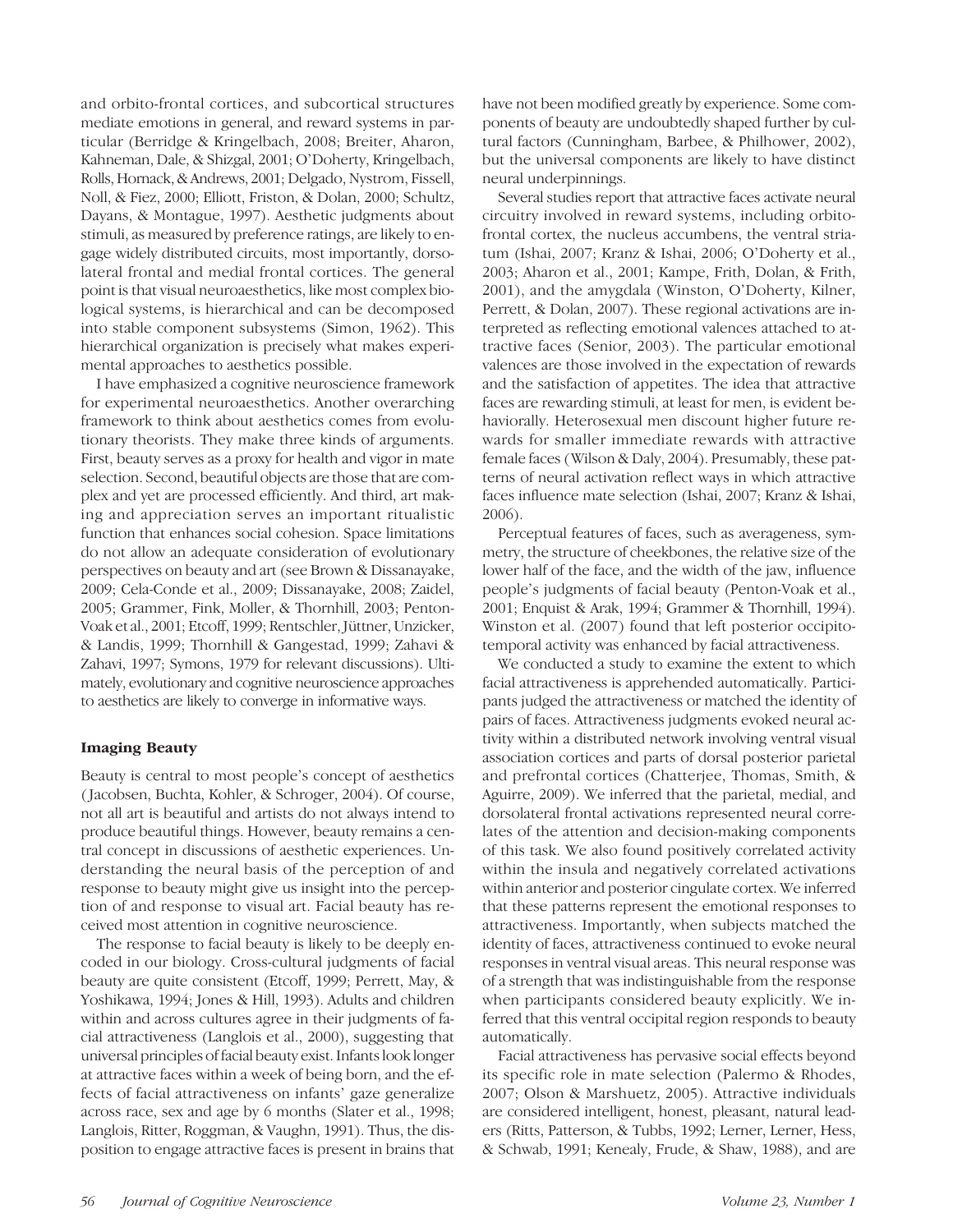viewed as having socially desirable traits, such as strength and sensitivity (Dion, Berscheid, & Walster, 1972). The cascade of neural events that bias social decisions is likely to be triggered by an early perceptual response to attractiveness. We proposed that neural activity within ventral visual cortices in automatic response to facial attractiveness serves as the initial trigger for this cascade (Chatterjee et al., 2009).

### Imaging Art

A few studies have used art to examine the neural localization of aesthetic processes. Although the goals in these studies are similar, their experimental approaches differ and the results, at first glance, appear quite varied. Kawabata and Zeki (2004) asked participants to rate abstract, still life, landscape, or portrait paintings as beautiful, neutral, or ugly. Not surprisingly, they found that the pattern of activity within ventral visual cortex varied depending on whether subjects were looking at portraits, landscapes, or still lifes. In orbito-frontal (BA 11) cortex, they found greater activity for beautiful than for ugly or neutral stimuli. In anterior cingulate (BA 32) and left parietal cortex (BA39), they found greater activity for beautiful than for neutral stimuli. Only activity within orbito-frontal cortex increased with the beauty of all the painting types and the authors interpreted this activity as representing the neural underpinnings of the aesthetic emotional experience.

Vartanian and Goel (2004) used images of representational and abstract paintings in an fMRI study. They found that activity within the occipital gyri bilaterally and the left anterior cingulate increased with preference ratings. They also found that activity within the right caudate decreased as preference ratings decreased. Representational paintings evoked more activity within the occipital poles, the precuneus, and the posterior middle temporal gyrus than did abstract paintings.

Cela-Conde et al. (2004) used magnetoencephalography to record event potentials when participants viewed images of artworks and photographs. Participants judged whether or not the images were beautiful. Beautiful images evoked greater neural activity than not beautiful images over left dorsolateral prefrontal cortex with a latency of 400–1000 msec. The authors infer that this region is involved in making aesthetic judgments.

Jacobsen, Schubotz, Hofel, and von Cramon (2005) used a different strategy to investigate the neural correlates of beauty in an fMRI study. Rather than use actual artworks as their stimuli, they used a set of geometric shapes designed in the laboratory. Participants judged whether the images were beautiful or whether the images were symmetric. Participants found symmetric patterns more beautiful than nonsymmetric ones. Aesthetic judgments, more than symmetry judgments, activated medial frontal cortex (BA 9/10), the precuneus, and ventral prefrontal cortex (BA 44/47). The left intraparietal sulcus was conjointly active for symmetry and beauty judgments. Both

beauty and complexity of the images evoked activity within orbito-frontal cortex. In a follow-up study using the same stimuli (Hofel & Jacobsen, 2007), they found that beauty generated a lateral positive evoked potential in a temporal window between 360 and 1225 msec.

One might be disheartened that these studies investigating aesthetics, report inconsistent patterns of activation. Nadal, Munar, Capo, Rosselo, and Cela-Conde (2008) propose that these seemingly varied results of these studies are compatible with the general model (Chatterjee, 2004a), linking aesthetics to the neuroscience of visual and affective processing as well as reward systems and decision-making. Engaging visual properties of paintings increases activity within ventral visual cortices (Vartanian & Goel, 2004). Aesthetic judgments activate parts of dorsolateral prefrontal and medial prefrontal cortices ( Jacobsen et al., 2005; Cela-Conde et al., 2004). In addition, emotional responses to these stimuli activate orbito-frontal ( Jacobsen et al., 2005; Kawabata & Zeki, 2004) as well as anterior cingulate cortices (de Tommaso, Sardaro, & Livrea, 2008; Kawabata & Zeki, 2004; Vartanian & Goel, 2004).

### FUTURE DIRECTIONS

As neuroaesthetics moves forward, several domains could be pursued profitably. Here, I suggest three: explorations of the relationship of perception to aesthetic experiences, the nature of aesthetic judgment, and characterizing the aesthetic reward.

### The Relationship of Perception to Aesthetic Experiences

As described above, visual art can be decomposed into distinct attributes such as color, line, texture, and form. Promising questions for empirical research include a better understanding of how these visual perceptual attributes contribute to the aesthetic experience. Can we measure the contributions of these attributes? Some properties of visual displays can be described with exquisite mathematical precision (Graham & Field, 2007; Redies, 2007). These quantifiable parameters might also be used in neuroscience experiments.

How much of the aesthetic experience resides in a perceptual experience and how much resides in the emotional response to artwork? Paintings of landscapes are likely to activate the parahippocampus, still lifes lateral occipital cortex, and portraits the fusiform gyrus. Does beauty modify these activations further? Perhaps these responses simply reflect category-specific activations evoked by perception itself and the aesthetic work is done within reward systems. However, many feel that we perceive beautiful objects more vividly than nonbeautiful objects. Some studies show neural responses to beauty within ventral occipito-temporal cortex. Does ventral visual cortex contain general "visual beauty detectors"? Because people are inclined to look longer at beautiful things, are such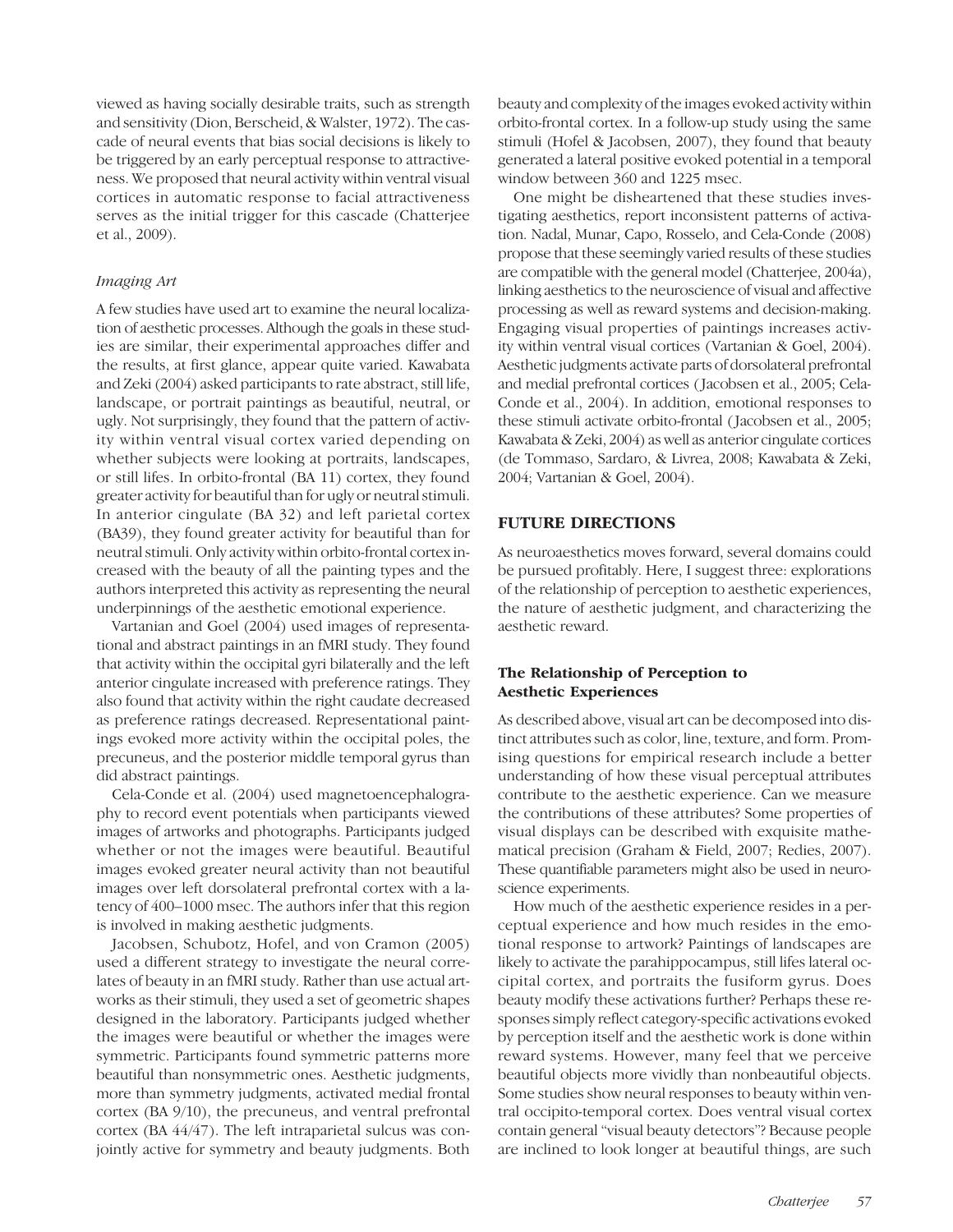ventral visual activations a consequence of attention or is there an independent aesthetic factor that modulates neural activity? The relationship of attention and aesthetic perception remains to be sorted out.

Fairhall and Ishai (2008), Wiesmann and Ishai (2008), and Yago and Ishai (2006) have used paintings as stimuli to study object recognition and recall. In these studies, they find activations in limbic and prefrontal regions, suggesting that emotional and reward systems are activated automatically even though participants are not making evaluations. The apparent automaticity of our response to beauty or to art is an area that invites further investigation.

One could also investigate the relationship of perception to aesthetics in brain-damaged people. Some people with brain damage probably do not perceive art in the same way that non-brain-damaged individuals do, and their emotional responses to artwork may very well differ from those of people without brain damage. Such neuropsychological investigations of aesthetic perception to date are nonexistent.

### The Nature of Aesthetic Judgment

Recent cognitive neuroscience methods probe individual differences. As these methods continue to develop, they could also be used to examine individual differences in aesthetic sensitivities. Aesthetic sensitivity has been referred to as a "T-factor", for taste (Eysenck & Hawker, 1994; Eysenck, 1941). People can also develop taste with training. Behavioral studies show differences in the way that art-experienced individuals and art-naïve individuals engage with works of art (Locher, Stappers, & Overbeeke, 1999; Hekkert & Van Wieringen, 1996). Understanding the neural basis for taste and the ways aesthetic judgment might be modified with training would be of great interest.

The studies conducted thus far suggest that parts of dorsolateral and medial prefrontal cortex are involved in making aesthetic judgments. These studies do not sort out whether these brain activations are specific to aesthetic judgments or are part of neural systems that make judgments regardless of the domain under consideration. We do not know if aesthetic judgments engage neural circuits that are not engaged in other judgments.

Another issue around aesthetic judgments is the institutional context in which art is usually viewed. For example, Leder et al. (2004) argued that the same object is apprehended and evaluated differently when viewed "as artwork." Recently, Cupchik, Vartanian, Crawley, and Mikulis (2009) showed differences in brain activations when participants looked at art paintings in an "objective and detached" manner than in a "subjective and engaged" manner with an emphasis on experiencing the mood evoked by the paintings. They found greater activity in left lateral prefrontal cortex in the latter condition, which they regard as aesthetic, than when participants looked at paintings in a detached manner. Although the cognitive mechanism underlying this difference in activation patterns is not clear from the experiment, it demonstrates that the same object, when viewed under different conditions, can evoke different neural responses.

### Characterizing the Aesthetic "Reward"

Beauty is a critically important aspect of how most people think of aesthetics ( Jacobsen et al., 2004). However, aesthetics is not confined to beauty. Some artwork is specifically designed to be provocative and disturbing. Ultimately, a comprehensive program in neuroaesthetics would incorporate motivations in the creation of and the response to art that engage emotional systems beyond pleasurable reward systems.

With respect to pleasure evoked by beauty or art, the imaging studies reviewed here implicate orbito-frontal cortex, the anterior and posterior cingulate, the ventral striatum including the nucleus accumbens, the caudate, and the amygdala as mediating the emotional response to beauty or to artwork. Presumably, these structures differ in their functions. We need a better sense of how the orchestration of activity within these structures contributes to an overall emotional aesthetic (Biederman & Vessel, 2006).

Evolutionary arguments for the importance of beauty often emphasize its importance in mate selection. Mate selection is a utilitarian goal and the argument is that the features that signal a desirable mate are the features we regard as beautiful. This utilitarian goal is at odds with an idea proposed in the 18th century (Kant, 1790/1987) that the aesthetic attitude is one of "disinterested interest." On this view, aesthetic objects give pleasure without evoking additional desires. Stated differently, what distinguishes the neural response to an aesthetic experience from other rewarding experiences? Could neuroscience contribute to an understanding of disinterested interest?

Berridge and Kringelbach (2008) and Wyvell and Berridge (2000) draw a distinction between "liking" and "wanting". Liking seems to be mediated by the nucleus accumbens shell and the ventral pallidum mediated by opioid and GABAerigic neurotransmitter systems. By contrast, the mesolimbic dopaminergic system, which includes the nucleus accumbens core, might mediate wanting. Cortical structures, such as the cingulate and orbito-frontal cortex, may contribute further to conscious modulations of these liking and wanting experiences. This liking/wanting distinction is made in a rodent model with experiments using sweet and bitter tasting stimuli. Whether the liking/ wanting distinction generalizes to humans or to visual stimuli remains to be seen. However, one might test the hypothesis that a self-contained reward system exists and forms the basis for aesthetic disinterested interest.

### **CHALLENGES**

These are early days in the neuroscience of visual aesthetics. With a field so young, development in any direction would be an advance. However, I suggest that practitioners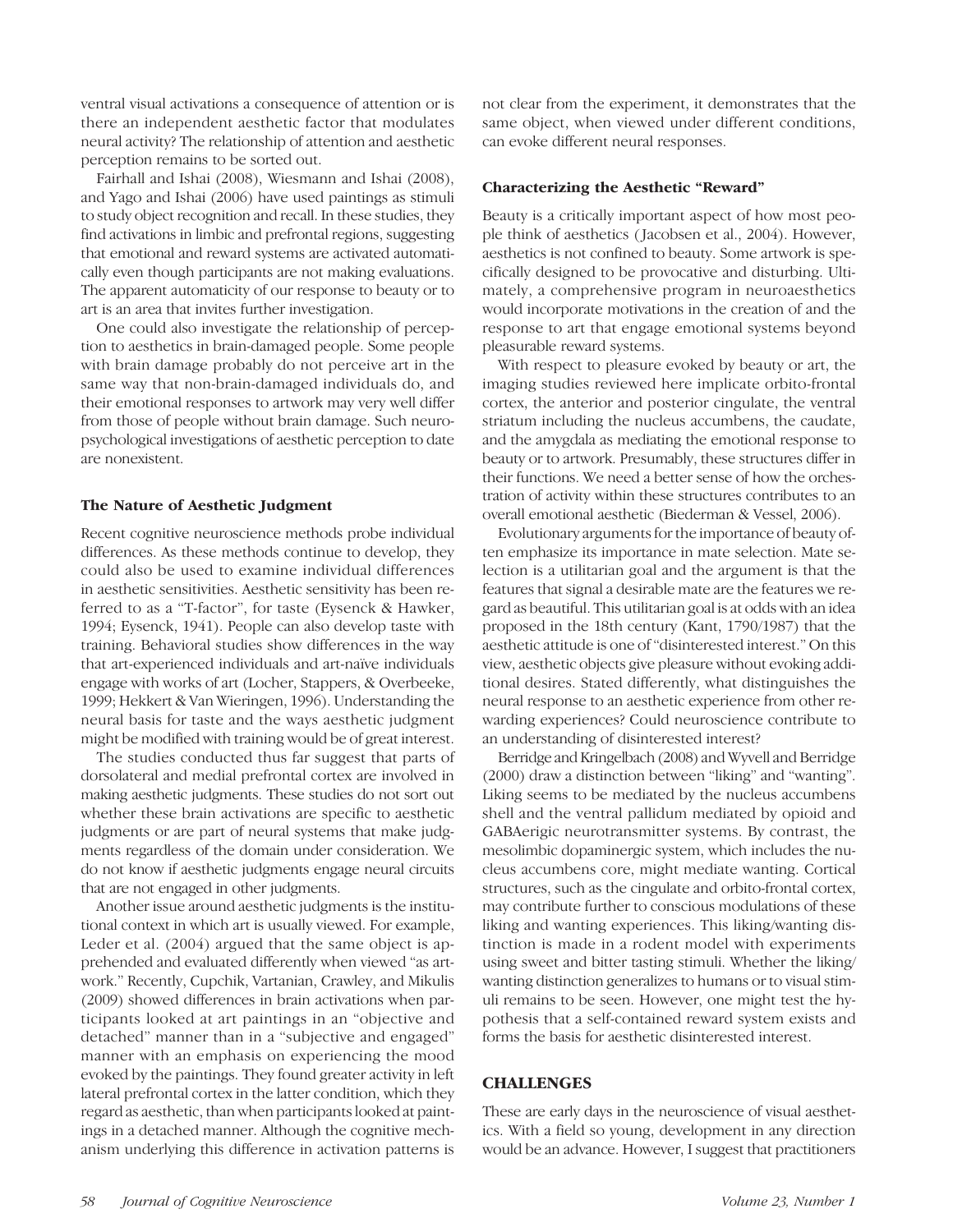of neuroaesthetics might keep the following challenges in mind: risks of reduction, distinguishing investigations probing the brain from those probing aesthetics, and adding value to our understanding of aesthetics using neuroscience.

### Risks of Reduction

Experimental neuroaesthetics needs to conform to the constraints of any experimental science. That is, experiments need to be motivated by general frameworks and to test falsifiable hypotheses. Such experimental work would analyze specific components of the broader universe of aesthetics to simplify the domain needs in a way that allows experimental control. Cognitive neuroscience studies of language, emotion, and decision-making are models of this approach. Further, although qualitative analyses can certainly provide important empirical information, quantification more easily provides ways to test hypotheses rigorously.

The risk of decomposition and quantification is that reduction attenuates the very thing we are most interested in studying. Take the example of the aesthetic responses to beauty. Experimental aesthetics often addresses this issue by obtaining preference ratings from participants. One might ask methodological questions about whether forced-choice approaches or Likert-scale ratings are a more stable measure of people's preferences. One might ask whether judgments of interestingness are the same as judgments of preference. Or one might explore the relationship of complexity to either preference or to interest. These are legitimate and important questions to be pursued. However, the pursuit of such questions might easily obscure the basic question of how preference is related to aesthetic experience. Is preference a diluted version of the former? Or are deeply moving aesthetic experiences qualitatively different than those assessed in the laboratory with preference ratings? What do neuroscientists make of notions such as "the sublime?" The sublime is an emotional experience mentioned frequently in aesthetics (Kant, 1790/1987), but one that has, so far, had little traction in affective neuroscience. Reducing components of aesthetics to quantifiable measures risks inviting the proverbial problem of looking for the dropped coin under the lamp because that is where things are visible, even if the coin was dropped elsewhere. This problem is true for experimental aesthetics in general, not just neuroaesthetics.

### Distinguishing Investigations Probing the Brain from Those Probing Aesthetics

Art can be used to probe properties of the brain. Because brain systems devoted to aesthetics are complex and organized hierarchically, processing art potentially provides a unique window into the interactions of various subsystems. For example, abstract paintings can be used as a probe to investigate how the brain deals with indeterminate visual stimuli and tries to make sense of its visual

world (Fairhall & Ishai, 2008; Wiesmann & Ishai, 2008; Yago & Ishai, 2006). This line of work can be distinguished from those studies that use neuroscience to test hypotheses about the nature of aesthetics.

Fechner (1860), a century and a half ago, made the distinction between an outer psychophysics and an inner psychophysics. Outer psychophysics is the study of the relationship between psychology and the physical properties of stimuli. This kind of study has been the thrust of empirical aesthetics ever since. Inner psychophysics is the study of the relationship between psychology and the physical (or physiological) properties of the brain. Fechner recognized that an inner psychophysics might be possible eventually. Neuroscience technologies such as fMRI, ERPs, and transcranial magnetic stimulation now provide the means of pursuing an inner psychophysics.

The nature of the triangular relationships among psychology, outer physics, and inner physics could be made explicit. Conducting research that probes the relationship between outer and inner physics without direct recourse to psychology is possible. Here properties of objects, possibly aesthetic objects, would be/are used to probe the properties of the brain. In such experiments, finely characterized stimuli are related to the spatial and temporal response properties of neurons. Thus, one might find that the lateral occipital complex responds parametrically to some physical properties of objects, important information in its own right. The unanswered psychophysical question would be, do lateral occipital complex neurons simply serve a classification function, distinguishing between objects and other visual stimuli like faces and places, or do they also serve an evaluative function, being tuned to whether the configuration of objects are appealing as in the rich tradition of still life paintings? To answer this question, researchers would use the brain to probe the psychology of aesthetics rather than using aesthetic objects to probe properties of the brain.

A danger in experiments designed to examine the relationship between inner and outer physics is that of making inferences about the underlying psychology without adequate investigation of the relevant behavior. This general problem is recognized in cognitive neuroscience as the reverse inference problem (Poldrack, 2006), where one uses the location of neural activation to infer the underlying psychological process. Such an inference is valid as a conclusion if this area is engaged in only one psychological process. Unfortunately, such one-to-one correspondences between neural activation and psychological process are rare in the brain. Findings of localized activations to specific stimuli more often generate hypotheses about the mental processes involved, rather than confirm these hypotheses.

### Adding Value to Our Understanding of Aesthetics Using Neuroscience

This issue, in my view, is the most important challenge for neuroaesthetics. If the goal is to understand aesthetics (as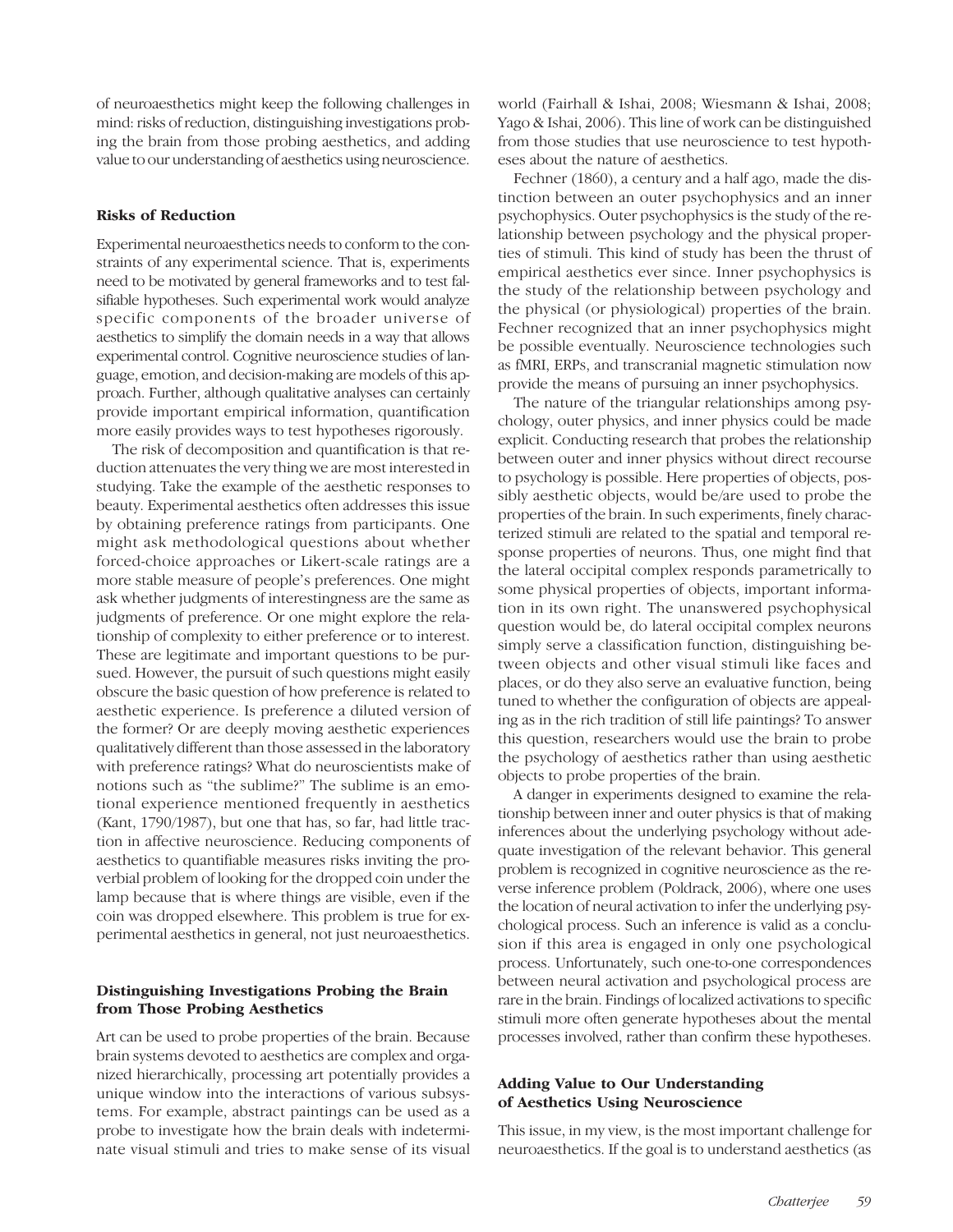opposed to understanding the brain), what does neuroaesthetics offer? When does neuroscience provide deeper descriptive texture to our knowledge of aesthetics and when does it deliver added explanatory force? Knowing that the pleasure of viewing a beautiful painting is correlated with activity within orbito-frontal cortex or the nucleus accumbens adds biologic texture to our understanding of the rewards of aesthetic experiences. However, it is not obvious that it, by itself, advances our understanding of the psychological nature of that reward.

For neuroscience to make important contributions to aesthetics, the possibility of an inner psychophysics has to be taken seriously. That is, how do the physiological properties of the brain and the psychology of aesthetics relate to each other? More specifically, when does neuroscience add something to the understanding of the psychology of aesthetics that cannot be discovered by behavioral studies alone?

These are early days in neuroaesthetics. The challenges mentioned here should not be construed as causes for pessimism. These challenges apply equally to the cognitive neuroscience of any complex domain. However, as neuroaesthetics comes of age, the field can be guided by the lessons learned from investigations in more mature domains, such as the cognitive neuroscience of memory, language, and emotions.

#### Acknowledgments

I thank Lisa Santer for a critical review of an early version of this article.

Reprint requests should be sent to Anjan Chatterjee, Department of Neurology and Center for Cognitive Neuroscience, 3 West Gates, 3400 Spruce Street, Philadelphia, PA 19104, or via e-mail: Anjan@mail.med.upenn.edu.

#### REFERENCES

- Aharon, I., Etcoff, N., Ariely, D., Chabris, C., O'Connor, E., & Breiter, H. (2001). Beautiful faces have variable reward value: fMRI and behavioral evidence. *Neuron*, 32, 537-551.
- Berridge, K., & Kringelbach, M. (2008). Affective neuroscience of pleasure: Reward in humans and animals. *Psychopharmacology*, 199, 457–480.
- Biederman, I., & Cooper, E. (1991). Priming contour-deleted images: Evidence for intermediate representations in visual object recognition. Cognitive Psychology, 23, 393-419.
- Biederman, I., & Vessel, E. A. (2006). Perceptual pleasure and the brain. American Scientist, 94, 247–253.
- Blanke, O., Ortigue, S., & Landis, T. (2003). Color neglect in an artist. *Lancet*, 361, 264.
- Breiter, H., Aharon, I., Kahneman, D., Dale, A., & Shizgal, P. (2001). Functional imaging of neural response to expectancy and experience of monetary gains and losses. *Neuron*, 30, 619–639.

Brown, J. (1977). Mind, brain, and consciousness. The neuropsychology of cognition. New York: Academic Press.

Brown, S., & Dissanayake, E. (2009). The arts are more than aesthetics: Neuroaesthetics as narrow aesthetics. In M. Skov & O. Vartanian (Eds.), Neuroaesthetics (pp. 43–57). Amityville, NY: Baywood Publishing.

- Cantagallo, A., & Sala, S. D. (1998). Preserved insight in an artist with extrapersonal spatial neglect. Cortex, 34, 163-189.
- Cavanagh, P. (2005). The artist as neuroscientist. Nature, 434, 301–307.

Cela-Conde, C. J., Ayala, F. J., Munar, E., Maestu, F., Nadal, M., Capo, M. A., et al. (2009). Sex-related similarities and differences in the neural correlates of beauty. Proceedings of the National Academy of Sciences, U.S.A., 106, 3847–3852.

Cela-Conde, C. J., Marty, G., Maestu, F., Ortiz, T., Munar, E., Fernandez, A., et al. (2004). Activation of the prefrontal cortex in the human visual aesthetic perception. Proceedings of the National Academy of Sciences, U.S.A., 101, 6321–6325.

- Chatterjee, A. (2002). Universal and relative aesthetics: A framework from cognitive neuroscience. Paper presented at the International Association of Empirical Aesthetics, August 4–8, 2002, Takarazuka, Japan.
- Chatterjee, A. (2003). Neglect. A disorder of spatial attention. In M. D'Esposito (Ed.), Neurological foundations of cognitive neuroscience (pp. 1–26). Cambridge, MA: MIT Press.
- Chatterjee, A. (2004a). Prospects for a cognitive neuroscience of visual aesthetics. Bulletin of Psychology and the Arts, 4, 55–59.
- Chatterjee, A. (2004b). The neuropsychology of visual artists. Neuropsychologia, 42, 1568-1583.
- Chatterjee, A. (2006). The neuropsychology of visual art: Conferring capacity. *International Review of Neurobiology*, 74, 39–49.
- Chatterjee, A. (2009). Prospects for a neuropsychology of art. In M. Skov & O. Vartanian (Eds.), Neuroaesthetics (pp. 131–143). Amityville, NY: Baywood Publishing.
- Chatterjee, A., Hamilton, R. H., & Amorapanth, P. X. (2006). Art produced by a patient with Parkinson's disease. Behavioural Neurology, 17, 105–108.
- Chatterjee, A., Thomas, A., Smith, S. E., & Aguirre, G. K. (2009). The neural response to facial attractiveness. Neuropsychology, 23, 135-143.
- Chatterjee, A., Widick, P., Sternschein, R., Smith, W. B., II, & Bromberger, B. (2010). The assessment of art attributes. Empirical Studies of the Arts, 28, 207–222.
- Conway, B. R., & Livingstone, M. S. (2007). Perspectives on science and art. Current Opinion in Neurobiology, 17, 476–482.
- Cunningham, M., Barbee, A., & Philhower, C. (2002). Dimensions of facial physical attractiveness: The intersection of biology and culture. In G. Rhodes & L. Zebrowitz (Eds.), Facial attractiveness. Evolutionary, cognitive, and social perspectives (pp. 193–238). Westport, CT: Ablex.
- Cupchik, G. C., Vartanian, O., Crawley, A., & Mikulis, D. J. (2009). Viewing artworks: Contributions of cognitive control and perceptual facilitation to aesthetic experience. Brain and Cognition, 70, 84-91.
- de Tommaso, M., Sardaro, M., & Livrea, P. (2008). Aesthetic value of paintings affects pain thresholds. Consciousness and Cognition, 17, 1152-1162.
- Delgado, M., Nystrom, L., Fissell, K., Noll, D., & Fiez, J. (2000). Tracking the hemodynamic responses for reward and punishment. Journal of Neurophysiology, 84, 3072–3077.
- Dion, K., Berscheid, E., & Walster, E. (1972). What is beautiful is good. Journal of Personality and Social Psychology, 24, 285–290.
- Dissanayake, E. (2008). The arts after Darwin: Does art have an origin and adaptive function? In K. Zijlemans & W. van Damme (Eds.), World art studies: Exploring concepts and approaches (pp. 241–263). Amsterdam: Valiz.
- Elliott, R., Friston, K., & Dolan, R. (2000). Dissociable neural responses in human reward systems. Journal of Neuroscience, 20, 6159–6165.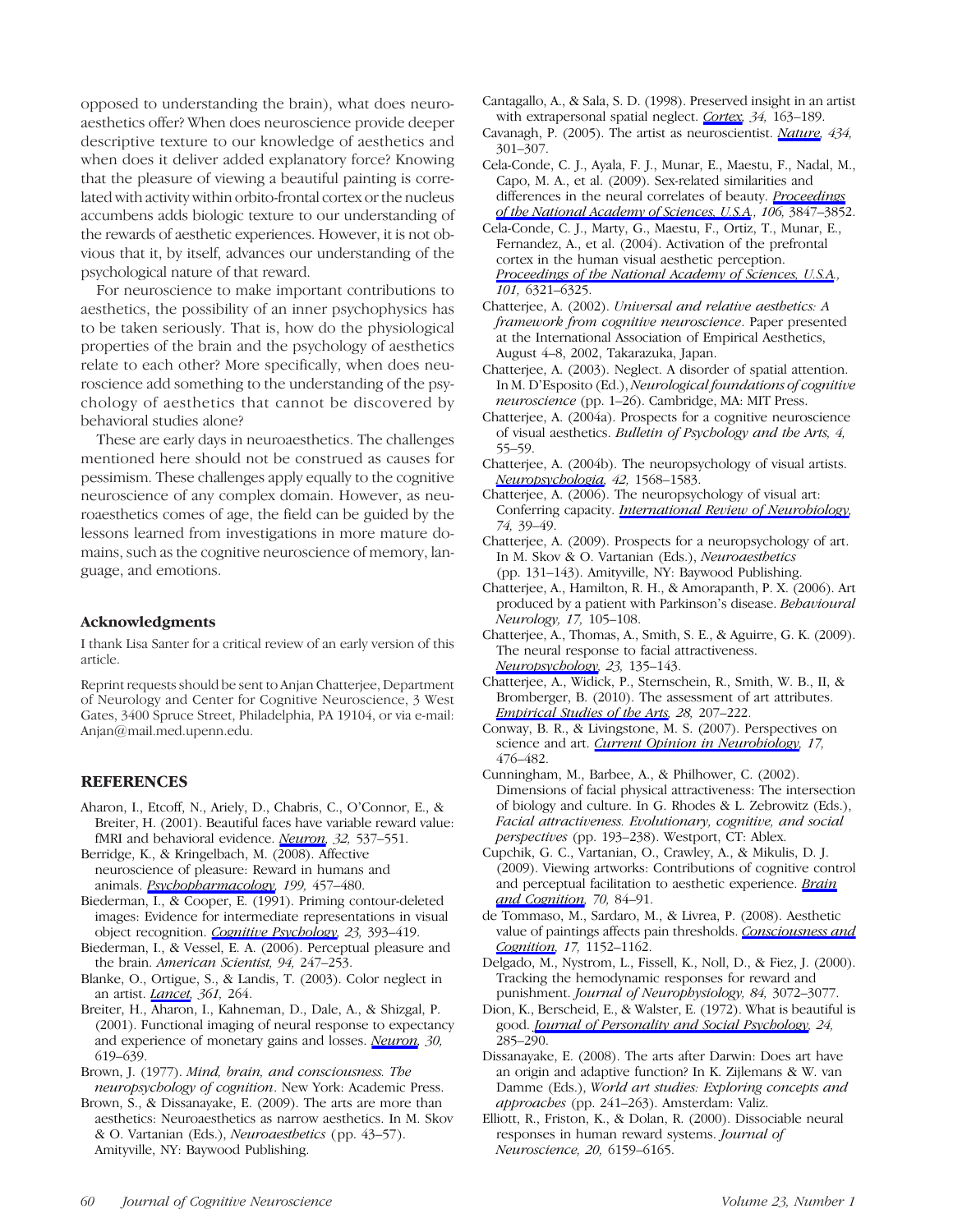Enquist, M., & Arak, A. (1994). Symmetry, beauty and evolution. Nature, 372, 169-172.

Etcoff, N. (1999). Survival of the prettiest. New York: Anchor Books.

Eysenck, H. J. (1941). The empirical determination of an aesthetic formula. *Psychological Review*, 48, 83-92.

Eysenck, H. J., & Hawker, G. W. (1994). The taxonomy of visual aesthetic preferences: An empirical study. Empirical Studies of the Arts, 12, 95–101.

Fairhall, S. L., & Ishai, A. (2008). Neural correlates of object indeterminacy in art compositions. Consciousness and Cognition, 17, 923-932.

Farah, M. (2000). The cognitive neuroscience of vision. Malden, MA: Blackwell Publishers.

Fechner, G. (1860). Elements of psychophysics (H. Adler, Trans.). New York: Holt, Rinehart and Winston, Inc.

Gardner, H. (1975). The shattered mind. The person after brain damage. New York: Alfred A. Knopf.

Graham, D. J., & Field, D. J. (2007). Statistical regularities of art images and natural scenes: Spectra, sparseness and nonlinearities. Spatial Vision, 21, 149-164.

Grammer, K., Fink, B., Moller, A. P., & Thornhill, R. (2003). Darwinian aesthetics: Sexual selection and the biology of beauty. **Biological Review**, 78, 385-407.

Grammer, K., & Thornhill, R. (1994). Human (Homo sapiens) facial attractiveness and sexual selection: The role of symmetry and averageness. Journal of Comparative Psychology, 108, 233-242.

Grossberg, S., Mingolla, E., & Ros, W. D. (1997). Visual brain and visual perception: How does the cortex do perceptual grouping? *Trends in Neurosciences*, 20, 106-111.

Halligan, P. W., & Marshall, J. C. (1997). The art of visual neglect. *Lancet*, 350, 139-140.

Hekkert, P., & Van Wieringen, P. C. W. (1996). Beauty in the eye of expert and nonexpert beholders: A study in the appraisal of art. American Journal of Psychology, 109, 389-407.

Heller, W. (1994). Cognitive and emotional organization of the brain: Influences on the creation and perception of art. In D. Zaidel (Ed.), Neuropsychology (pp. 271–292). New York: Academic Press.

Hofel, L., & Jacobsen, T. (2007). Electrophysiological indices of processing aesthetics: Spontaneous or intentional processes? International Journal of Psychophysiology, 65, 20–31.

Ishai, A. (2007). Sex, beauty and the orbitofrontal cortex. International Journal of Psychophysiology, 63, 181–185.

Ishai, A., Fairhall, S., & Pepperell, R. (2007). Perception, memory and aesthetics of indeterminate art. **Brain Research** Bulletin, 73, 319–324.

Jacobsen, T. (2006). Bridging the arts and sciences: A framework for the psychology of aesthetics. *Leonardo*, 39, 155–162.

Jacobsen, T., Buchta, K., Kohler, M., & Schroger, E. (2004). The primacy of beauty in judging the aesthetics of objects. Psychological Reports, 94, 1253–1260.

Jacobsen, T., Schubotz, R., Hofel, L., & von Cramon, D. (2005). Brain correlates of aesthetic judgments of beauty. Neuroimage, 29, 276–285.

Jones, D., & Hill, K. (1993). Criteria of facial attractiveness in five populations. Human Nature, 4, 271-296.

Jung, R. (1974). Neuropsychologie und neurophysiologie des konturund formsehens in zeichnerei und malerei. In H. Weick (Ed.), Pyschopathologie Mususcher Gestaltungen (pp. 27–88). Stuttgart: FK Shattauer.

Kampe, K., Frith, C., Dolan, R., & Frith, U. (2001). Reward value of attractiveness and gaze. *Nature*, 413, 589.

Kant, I. (1790/1987). Critique of judgment (W. S. Pluhar, Trans.). Indianapolis, IN: Hackett.

Kawabata, H., & Zeki, S. (2004). Neural correlates of beauty. Journal of Neurophysiology, 91, 1699–1705.

Kenealy, P., Frude, N., & Shaw, W. (1988). Influence of children's physical attractiveness on teacher expectations. Journal of Social Psychology, 128, 373-383.

Kranz, F., & Ishai, A. (2006). Face perception is modulated by sexual preference. Current Biology, 16, 63-68.

Kwon, J., Kinm, J., Lee, D., Lee, J., Lee, D., Kim, M., et al. (2003). Neural correlates of clinical symptoms and cognitive dysfunctions in obsessive–compulsive disorder. **Psychiatry** Research, 122, 37–47.

Langlois, J., Kalakanis, L., Rubenstein, A., Larson, A., Hallam, M., & Smoot, M. (2000). Maxims or myths of beauty: A meta-analytic and theoretical review. Psychological Bulletin, 126, 390–423.

Langlois, J. H., Ritter, J. M., Roggman, L. A., & Vaughn, L. S. (1991). Facial diversity and infant preferences for attractive faces. Developmental Psychology, 27, 79-84.

Leder, H., Belke, B., Oeberst, A., & Augustin, D. (2004). A model of aesthetic appreciation and aesthetic judgments. British Journal of Psychology, 95, 489-508.

Lerner, R., Lerner, J., Hess, L., & Schwab, J. (1991). Physical attractiveness and psychosocial functioning among early adolescents. *Journal of Early Adolescence*, 11, 300-320.

Livingstone, M. (2002). Vision and art: The biology of seeing. New York: Abrams.

Livingstone, M., & Hubel, D. (1988). Segregation of form, colour, movement, and depth: Anatomy, physiology, and perception. Science, 240, 740-749.

Livingstone, M., & Hubel, D. H. (1987). Psychophysical evidence for separate channels for the perception of form, color, movement, and depth. Journal of Neuroscience, 7, 3416–3468.

Locher, P. J., Stappers, P. J., & Overbeeke, K. (1999). An empirical evaluation of the visual rightness theory of pictorial composition. Acta Psychologica, 103, 261-280.

Lythgoe, M., Polak, T., Kalmus, M., de Haan, M., & Khean Chong, W. (2005). Obsessive, prolific artistic output following subarachnoid hemorrhage. Neurology, 64, 397–398.

Marr, D. (1982). Vision. A computational investigation into the human representation and processing of visual information. New York: WH Freeman and Company.

Marsh, G. G., & Philwin, B. (1987). Unilateral neglect and constructional apraxia in a right-handed artist with a left posterior lesion. Cortex, 23, 149–155.

Miller, B., & Hou, C. (2004). Portraits of artists: Emergence of visual creativity in dementia. Archives of Neurology, 61, 842–844.

Miller, B. L., Cummings, J., Mishkin, F., Boone, K., Prince, F., Ponton, M., et al. (1998). Emergence of artistic talent in frontotemporal dementia. Neurology, 51, 978–982.

Nadal, M., Munar, E., Capo, M. A., Rosselo, J., & Cela-Conde, C. J. (2008). Towards a framework for the study of the neural correlates of aesthetic preference. Spatial Vision, 21, 379–396.

O'Doherty, J., Kringelbach, M., Rolls, E., Hornack, J., & Andrews, C. (2001). Abstract reward and punishment representations in the human orbitofrontal cortex. Nature Neuroscience, 4, 95-102.

- O'Doherty, J., Winston, J., Critchley, H., Perret, D., Burt, D., & Dolan, R. (2003). Beauty in a smile: The role of orbitofrontal cortex in facial attractiveness. Neuropsychologia, 41, 147–155.
- Olson, I., & Marshuetz, C. (2005). Facial attractiveness is appraised in a glance. *Emotion*, 5, 498-502.

Palermo, R., & Rhodes, G. (2007). Are you always on my mind? A review of how face perception and attention interact. Neuropsychologia, 45, 75-92.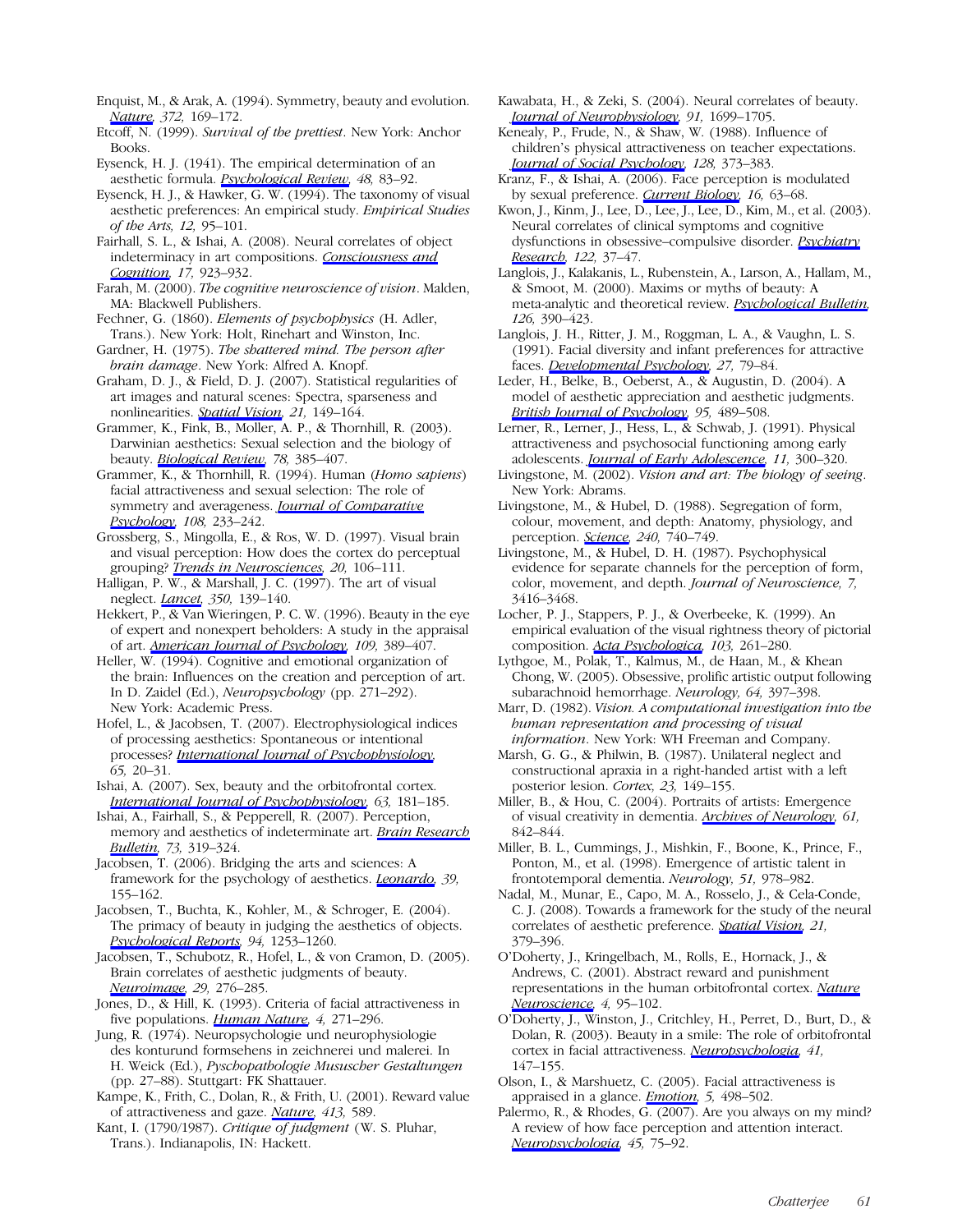Penton-Voak, I. S., Jones, B. C., Little, A. C., Baker, S.,

Tiddeman, B., Burt, D. M., et al. (2001). Symmetry, sexual dimorphism in facial proportions and male facial attractiveness. Proceedings of the Royal Society of London, Series B, Biological Sciences, 268, 1617–1623.

Perrett, D. I., May, K. A., & Yoshikawa, S. (1994). Facial shape and judgements of female attractiveness. Nature, 368, 239–242.

Poldrack, R. A. (2006). Can cognitive processes be inferred from neuroimaging data? *Trends in Cognitive Sciences*, 10, 59–63.

Ramachandran, V. S., & Hirstein, W. (1999). The science of art: A neurological theory of aesthetic experience. Journal of Consciousness Studies, 6, 15–51.

Redies, C. (2007). A universal model of esthetic perception based on the sensory coding of natural stimuli. Spatial Vision, 21, 97-117.

Rentschler, I., Jüttner, M., Unzicker, A., & Landis, T. (1999). Innate and learned components of human visual preference. Current Biology, 9, 665–671.

Ricci, R., Vaishnavi, S., & Chatterjee, A. (1999). A deficit of preattentive vision: Experimental observations and theoretical implications. Neurocase, 5, 1-12.

Ritts, V., Patterson, M., & Tubbs, M. (1992). Expectations, impressions, and judgments of physically attractive students: A review. Review of Educational Research, 62, 413–426.

Russell, P. A., & George, D. A. (1990). Relationships between aesthetic response scales applied to paintings. Empirical Studies of the Arts, 8, 15-30.

Sacks, O. (1995a). Prodigies. In An anthropologist on Mars (pp. 188–243). New York: Alfred A. Knopf.

Sacks, O. (1995b). The landscape of his dreams. In An anthropologist on Mars (pp. 153–187). New York: Alfred A. Knopf.

Saxena, S., Brody, A., Maidment, K., Dunkin, J., Colgan, M., Alborzian, S., et al. (1999). Localized orbitofrontal and subcortical metabolic changes and predictors of response to paroxetine treatment in obsessive–compulsive disorder. Neuropsychopharmacology, 21, 683-693.

Schnider, A., Regard, M., Benson, D. F., & Landis, T. (1993). Effect of a right-hemisphere stroke on an artist's performance. Neuropsychiatry, Neuropsychology, & Behavioral Neurology, 6, 249–255.

Schultz, W., Dayans, P., & Montague, P. (1997). A neural substrate of prediction and reward. Science, 275, 1593-1599.

Selfe, L. (1977). Nadia. A case of extraordinary drawing ability in an autistic child. New York: Academic Press.

Senior, C. (2003). Beauty in the brain of the beholder. *Neuron*, 38, 525–528.

Simon, H. A. (1962). The architecture of complexity. Proceedings of the American Philosophical Society, 106, 467–482.

Skov, M., & Vartanian, O. (Eds.) (2009). Neuroaesthetics. Amityville, NY: Baywood Publishing.

Slater, A., Schulenburg, C. V. D., Brown, E., Badenoch, M., Butterworth, G., Parsons, S., et al. (1998). Newborn infants prefer attractive faces. *Infant Behavior and Development*, 21, 345–354.

Symons, D. (1979). The evolution of human sexuality. Oxford, UK: Oxford University Press.

Thornhill, R., & Gangestad, S. W. (1999). Facial attractiveness. Trends in Cognitive Sciences, 3, 452–260.

Tinbergen, N. (1954). Curious naturalist. New York: Basic Books.

Ungerleider, L. G., & Mishkin, M. (1982). Two cortical visual systems. In D. J. Ingle, M. A. Goodale, & R. J. W. Mansfield (Eds.), Analysis of visual behavior (pp. 549–586). Cambridge, MA: MIT Press.

Ursu, S., Stenger, V., Shear, M., Jones, M., & Carter, C. S. (2003). Overactive action monitoring in obsessive–compulsive disorder. Psychological Science, 14, 347-353.

Van Essen, D. C., Feleman, D. J., DeYoe, E. A., Ollavaria, J., & Knierman, J. (1990). Modular and hierarchical organization of extrastriate visual cortex in the macaque monkey. Cold Springs Harbor Symposia on Quantitative Biology, 55, 679–696.

Vartanian, O., & Goel, V. (2004). Neuroanatomical correlates of aesthetic preference for paintings. NeuroReport, 15, 893–897.

Vecera, S., & Behrmann, M. (1997). Spatial attention does not require preattentive grouping. Neuropsychology, 11, 30–43.

Waldman, P. (2000, May 12, Friday). Master stroke: A tragedy transforms a right-handed artist into a lefty and a star. Wall Street Journal.

Waxman, S., & Geschwind, N. (1975). The interictal behavior syndrome associated with temporal lobe epilepsy. Archives of General Psychiatry, 32, 1580–1586.

Wiesmann, M., & Ishai, A. (2008). Recollection- and familiaritybased decisions reflect memory strength. **Frontiers in** Systems Neuroscience, 2, 1–9.

Wilson, M., & Daly, M. (2004). Do pretty women inspire men to discount the future. Proceedings of the Royal Society of London, Series B, Biological Sciences, 271, 177–179.

Winston, J., O'Doherty, J., Kilner, J., Perrett, D., & Dolan, R. (2007). Brain systems for assessing facial attractiveness. Neuropsychologia, 45, 195–206.

Woods, W. A. (1991). Parameters of aesthetic objects: Applied aesthetics. *Empirical Studies of the Arts*, 9, 105-114.

Wyvell, C., & Berridge, K. (2000). Intra-accumbens amphetamine increases the conditioned incentive salience of sucrose reward: Enhancement of reward "wanting" without enhanced "liking" or response reinforcement. Journal of Neuroscience, 20, 8122–8130.

Yago, E., & Ishai, A. (2006). Recognition memory is modulated by visual similarity. *Neuroimage*, 31, 807-817.

Zahavi, A., & Zahavi, A. (1997). The handicap principle: A missing piece of Darwin's puzzle. Oxford, UK: Oxford University Press.

Zaidel, D. (2005). Neuropsychology of art. New York: Psychology Press.

Zaimov, K., Kitov, D., & Kolev, N. (1969). Aphasie chez un peintre. Encephale, 58, 377–417.

Zeki, S. (1993). A vision of the brain. Oxford, UK: Blackwell Scientific Publications.

Zeki, S. (1999a). Art and the brain. Journal of Consciousness Studies, 6, 76–96.

Zeki, S. (1999b). Inner vision: An exploration of art and the brain. New York: Oxford University Press.